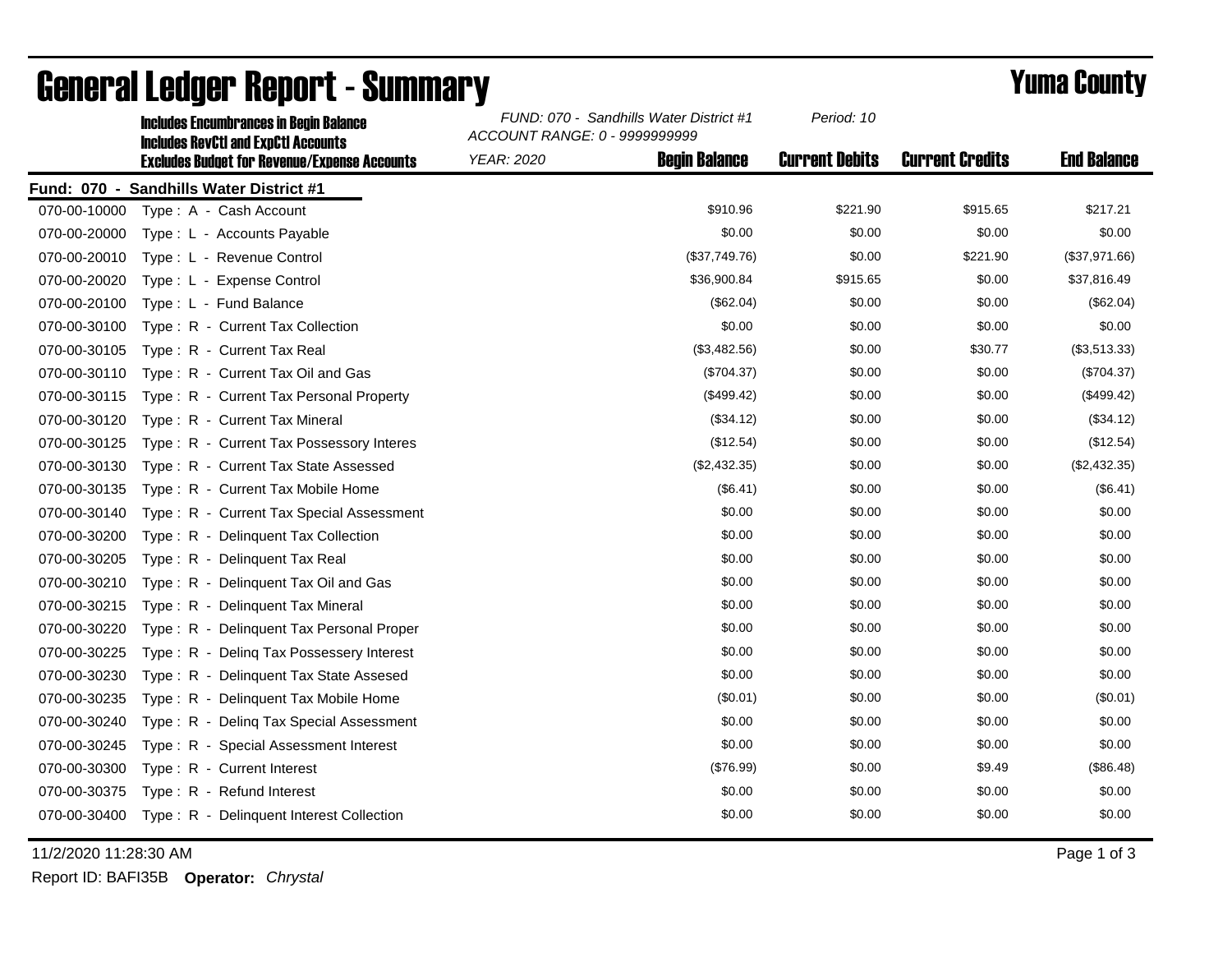|                                    | <b>Includes Encumbrances in Begin Balance</b><br><b>Includes RevCtI and ExpCtI Accounts</b> | FUND: 070 - Sandhills Water District #1<br>ACCOUNT RANGE: 0 - 9999999999 |                             | Period: 10            |                                  |                    |
|------------------------------------|---------------------------------------------------------------------------------------------|--------------------------------------------------------------------------|-----------------------------|-----------------------|----------------------------------|--------------------|
|                                    | <b>Excludes Budget for Revenue/Expense Accounts</b>                                         | <b>YEAR: 2020</b>                                                        | <b>Begin Balance</b>        | <b>Current Debits</b> | <b>Current Credits</b>           | <b>End Balance</b> |
| <b>Fund: 070</b><br>$\blacksquare$ | <b>Sandhills Water District #1</b>                                                          |                                                                          |                             |                       |                                  |                    |
| 070-00-30500                       | Type: R - Miscellaneous Collections                                                         |                                                                          | \$0.00                      | \$0.00                | \$0.00                           | \$0.00             |
| 070-00-32100                       | Type: R - Transfers In                                                                      |                                                                          | \$0.00                      | \$0.00                | \$0.00                           | \$0.00             |
| 070-00-33000                       | $Type: R - Auto Tax B Collection$                                                           |                                                                          | (\$427.46)                  | \$0.00                | \$46.72                          | (\$474.18)         |
| 070-00-33100                       | Type: $R -$ Auto Tax A & F Collection                                                       |                                                                          | (\$154.23)                  | \$0.00                | \$7.42                           | (\$161.65)         |
| 070-00-38000                       | Type: R - Pump Assessment                                                                   |                                                                          | (\$29,919.30)               | \$0.00                | \$127.50                         | (\$30,046.80)      |
| 070-00-49100                       | Type: X - Treasurer Fees                                                                    |                                                                          | \$1,086.71                  | \$4.69                | \$0.00                           | \$1,091.40         |
| 070-00-49401                       | Type: X - Transfer Out                                                                      |                                                                          | \$0.00                      | \$0.00                | \$0.00                           | \$0.00             |
| 070-00-49500                       | Type: X - Checks Written / ACH Transfer                                                     |                                                                          | \$35,814.13                 | \$910.96              | \$0.00                           | \$36,725.09        |
|                                    | <b>Fund: 070 -</b>                                                                          | <b>Sandhills Water District #1</b>                                       | (\$848.92)<br>Totals:       | \$2,053.20            | \$1,359.45                       | (\$155.17)         |
|                                    | <b>Total Fund Revenues:</b>                                                                 | \$221.90                                                                 | <b>Total Fund Expenses:</b> | \$915.65              | <b>Net Revenue Over Expense:</b> | (\$693.75)         |

## General Ledger Report - Summary **Example 2018** Yuma County